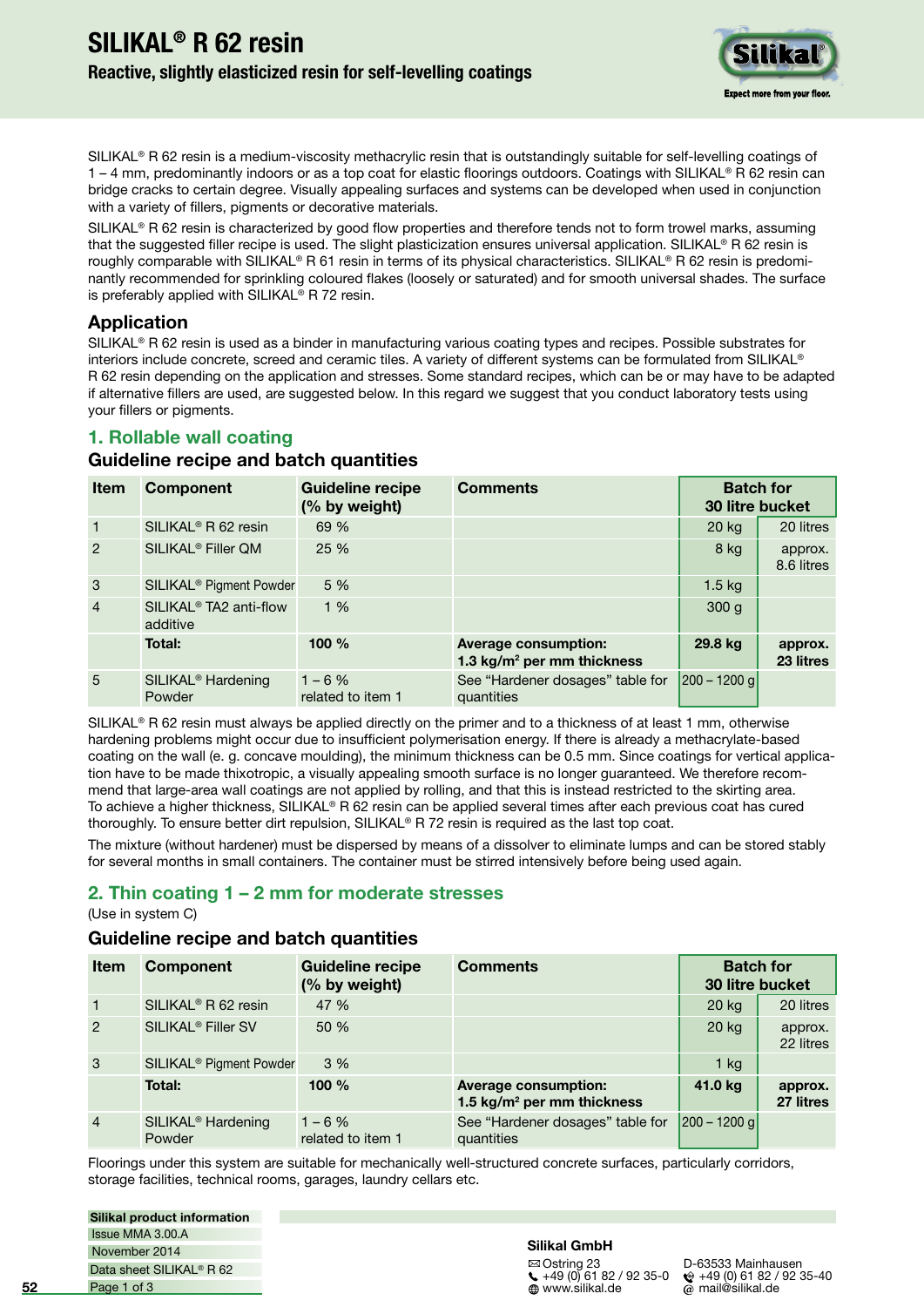## **Reactive, slightly elasticized resin for self-levelling coatings**



## **3. Topping 3 – 4 mm**

(Use in system C)

### **Guideline recipe and batch quantities**

| <b>Item</b>    | <b>Component</b>                         | <b>Guideline recipe</b><br>(% by weight) | <b>Comments</b>                                                       | <b>Batch for</b><br>30 litre bucket |                      |
|----------------|------------------------------------------|------------------------------------------|-----------------------------------------------------------------------|-------------------------------------|----------------------|
| $\mathbf{1}$   | SILIKAL <sup>®</sup> R 62 resin          | $33\%$                                   |                                                                       | 13 <sub>kg</sub>                    | 13 litres            |
| $\overline{2}$ | SILIKAL <sup>®</sup> Filler SV           | 65 %                                     | 1 sack                                                                | 25 kg                               | approx.<br>22 litres |
| $\mathbf{3}$   | SILIKAL <sup>®</sup> Pigment Powder      | 2%                                       |                                                                       | $1$ kg                              |                      |
|                | <b>Total:</b>                            | 100 $%$                                  | <b>Average consumption:</b><br>1.7 kg/m <sup>2</sup> per mm thickness | 39 kg                               | approx.<br>23 litres |
| $\overline{4}$ | SILIKAL <sup>®</sup> Hardening<br>Powder | $1 - 6 \%$<br>related to item 1          | See "Hardener dosages" table for<br>quantities                        | $ 130 - 780 g $                     |                      |

This variant is the most common industrial floor coating for a smooth surface finish. Layers of 4 mm are preferred, particularly for fork-lift truck and heavy rolling trafic.

Because of the thermoplastic nature of SILIKAL® R 62 resin, in the unsealed state the braking actions of conveyor vehicles can lead to tire marks at times of intensive stress which in simple cases can be eliminated by means of suitable cleaning agents. However, this can be avoided by driving appropriately or using white rubber tyres.

## **4. Colourless top coat**

(Use in system D)

#### **Guideline recipe and batch quantities**

| <b>Item</b>      | <b>Component</b>                         | <b>Guideline recipe</b><br>(% by weight) | <b>Comments</b>                                     | <b>Batch for</b><br>10 litre bucket |           |
|------------------|------------------------------------------|------------------------------------------|-----------------------------------------------------|-------------------------------------|-----------|
| $\left(1\right)$ | SILIKAL <sup>®</sup> R 62 resin          | 100%                                     |                                                     | 10 <sub>kg</sub>                    | 10 litres |
|                  | Total:                                   | 100 $%$                                  | <b>Average consumption:</b><br>600 g/m <sup>2</sup> | 10 <sub>kg</sub>                    | 10 litres |
| $\overline{2}$   | SILIKAL <sup>®</sup> Hardening<br>Powder | $1 - 6 \%$<br>related to item 1          | See "Hardener dosages" table for<br>quantities      | $ 100 - 600$ g                      |           |

## **5. Pigmented top coat**

(Use in system D)

### **Guideline recipe and batch quantities**

| <b>Item</b>    | <b>Component</b>                         | <b>Guideline recipe</b><br>(% by weight) | <b>Comments</b>                                     | <b>Batch for</b><br>10 litre bucket |                       |
|----------------|------------------------------------------|------------------------------------------|-----------------------------------------------------|-------------------------------------|-----------------------|
| $\overline{1}$ | SILIKAL <sup>®</sup> R 62 resin          | 90%                                      |                                                     | 9 <sub>ka</sub>                     | 9 litres              |
| $\overline{2}$ | SILIKAL <sup>®</sup> Pigment Powder      | 10%                                      |                                                     | $1$ kg                              |                       |
|                | Total:                                   | 100 $%$                                  | <b>Average consumption:</b><br>600 g/m <sup>2</sup> | 10 <sub>kg</sub>                    | approx.<br>9.5 litres |
| 3              | SILIKAL <sup>®</sup> Hardening<br>Powder | $1 - 6 \%$<br>related to item 1          | See "Hardener dosages" table for<br>quantities      | $90 - 540$ g                        |                       |

**Silikal GmbH**  $\begin{array}{r} \begin{array}{c} \bigstar \rightarrow 49 \ (0) \ 61 \ 82 \end{array} \end{array}$  49 (0) 61 82 / 92 35-0

 Ostring 23 D-63533 Mainhausen  $\omega$  mail@silikal.de

**Silikal product information** November 2014 Issue MMA 3.00.A Page 2 of 3 Data sheet SILIKAL® R 62